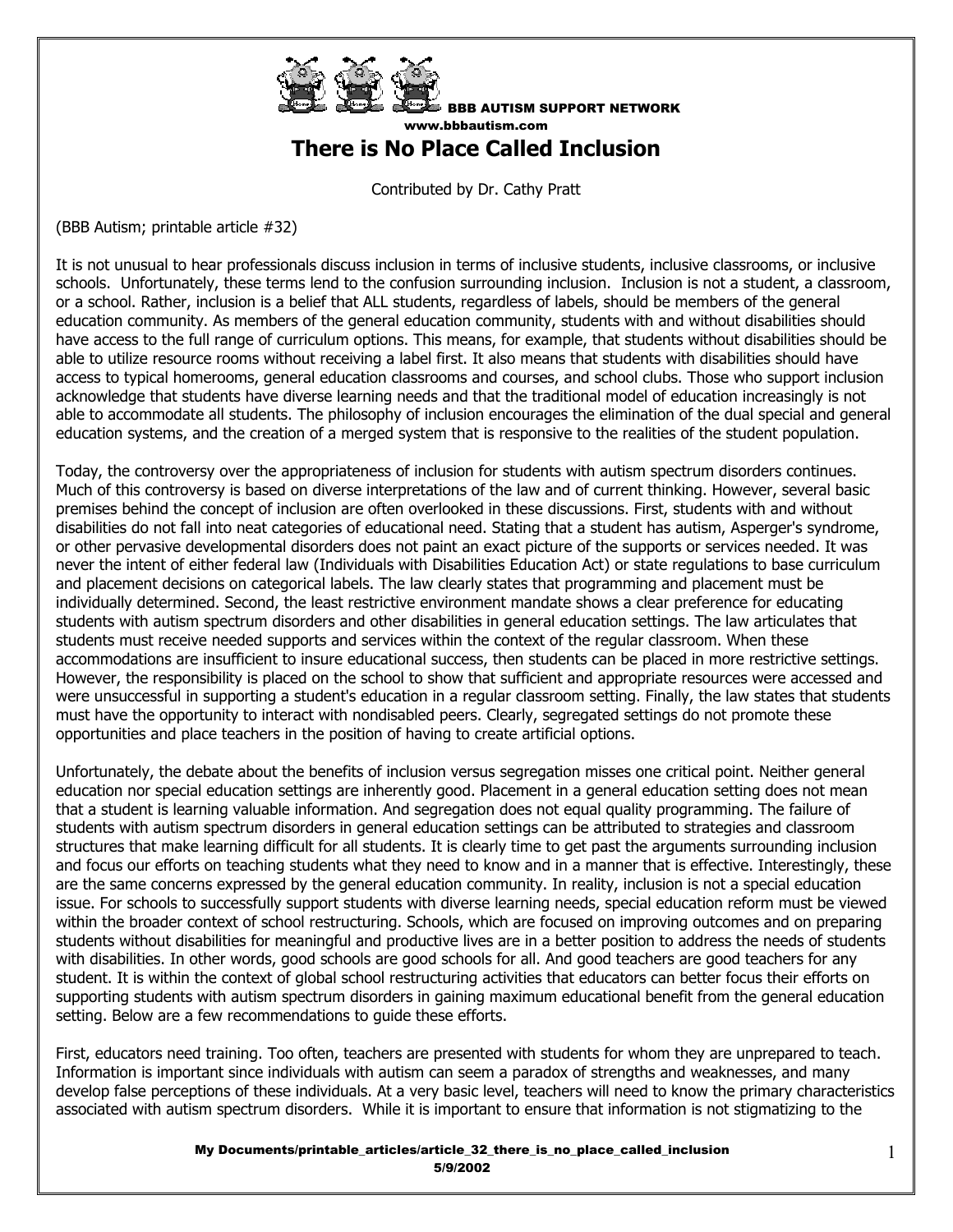

## BBB AUTISM SUPPORT NETWORK

www.bbbautism.com

student, teachers need to know about any areas of difficulty, special talents, and other important information. In addition to receiving up-front information, the instructional team needs time to meet to problem solve strategies and to address concerns. When teachers do not receive information and support, both students and teachers are set up for failure.

Decisions to consider all students as members of the school community must be made by the entire school community with support from key administrators. When administrators are not supportive of students' participation in the school community and the changes this requires, teachers are placed in the position of bargaining for every bit of assistance. In addition, parents must spend time each year working aggressively with the school to ensure continued success. Schools, which systematically accept and support all students are better prepared to support students with autism, Asperger's, and pervasive developmental disorders.

When choosing courses in which to involve students, consider areas of interest and situational demands (e.g., open spaces, lighting). When building a schedule, it may be helpful to intersperse easy and difficult coursework, or allow students to spend certain parts of the school day in a smaller classroom area. In all cases, make sure students experience some successes during the school day. If the demands of the school day become too intense, it may be necessary to provide the student with a safe area in which to escape. Some may learn best when exercise or physical activity are available throughout the day.

The trend toward educating students with autism spectrum disorders in local neighborhood schools requires the adoption of innovative and flexible instructional strategies to ensure that educational objectives are met and that students are supported across a diverse array of educational settings. Innovative strategies such as multi-age grouping, cooperative learning, authentic assessment, instruction which acknowledges the concept of multiple intelligences, differentiated instruction, thematic approaches, whole language instruction, and other innovations found in the general education community present a positive framework for teaching students with autism spectrum disorders.

Peer support programs are another innovation used to ensure that students get the maximum benefit from their school day. Peers are a natural and readily available resource for supporting students with learning difficulties in general education settings. Research and practical experience indicate that students learn best from each other. Students will often get together in a study group. Students who are doing well in a subject area often help friends who are struggling to prepare for an exam. Some schools have building-wide programs in which tutoring and cooperative learning are established practice, and students change roles between tutor and tutee as the situations demands. Clearly peer support programs can serve as a critical resource for any student who is challenged by some aspect of the school curriculum.

Students must receive an adequate level of support during the school day. While peer support programs provide one mechanism for support, instructional assistants provide another. Assigned assistants will need information on providing instruction in a manner that is easily understood by students. It is helpful if instructional assistants are not always closely positioned next to the student. Rotating assistants and positioning assistants away from the student are important strategies for avoiding cue dependency. While different assistants can be used, adopted strategies must be consistent. Allow instructional assistants time with the team to discuss approaches that work and those that do not.

The general education setting can be less stressful if students are provided with information about expectations and rules. In most cases, this information should be presented in a written format so that the student can rehearse at his or her own pace, and refer to it as needed or when under added stress. Provide students with visual supports to assist with following a daily schedule, identifying classmates, completing homework assignments, getting to class prepared, and using self-control.

Many voice a concern about whether inclusion can work. Success stories from around the country provide testimony that students across the autism spectrum can learn in general education settings if students' time is wisely used, sufficient support is provided, all are informed, and proven methods of instruction are adopted. If all these factors are addressed, implementing an educational program, which reflects the philosophy of inclusion, can prepare young people with autism spectrum disorders to be members of a place called community.